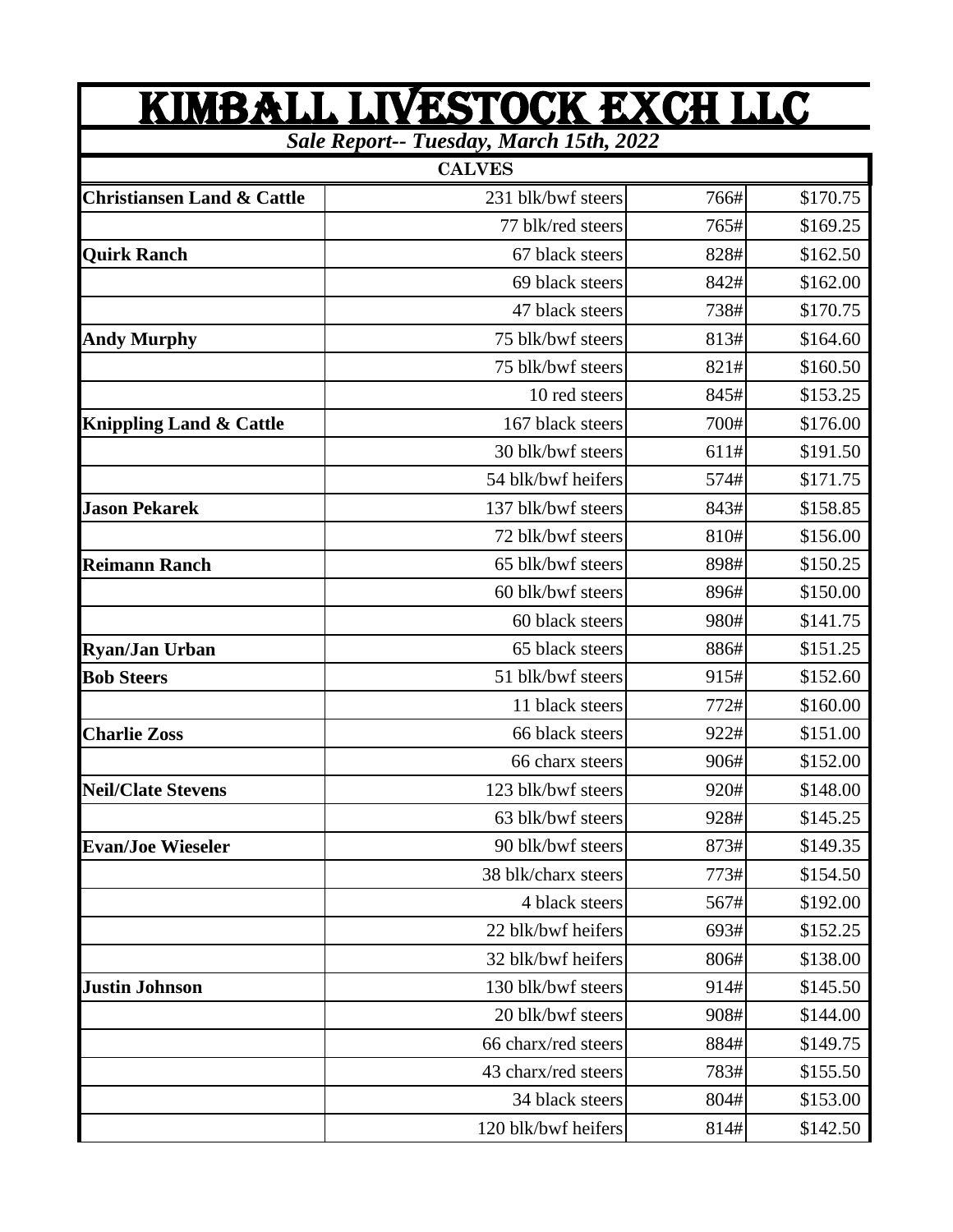|                           | 73 blk/bwf heifers   | 761#  | \$148.00 |
|---------------------------|----------------------|-------|----------|
|                           | 72 charx/red heifers | 819#  | \$139.75 |
|                           | 22 charx/red heifers | 663#  | \$148.25 |
| <b>Ogle Farms</b>         | 71 blk/bwf steers    | 927#  | \$145.75 |
|                           | 67 blk/bwf steers    | 927#  | \$144.50 |
|                           | 66 blk/bwf steers    | 828#  | \$144.25 |
|                           | 67 blk/bwf steers    | 944#  | \$143.00 |
|                           | 66 blk/bwf steers    | 861#  | \$150.75 |
| <b>T.K. Livestock</b>     | 257 blk/bwf steers   | 901#  | \$144.00 |
|                           | 66 blk/bwf steers    | 814#  | \$155.50 |
| <b>Kent Jungemann</b>     | 65 red/blk steers    | 942#  | \$142.50 |
|                           | 50 red/blk steers    | 1052# | \$139.00 |
|                           | 35 red/blk steers    | 854#  | \$148.75 |
|                           | 22 red/blk heifers   | 726#  | \$146.00 |
| <b>Kolousek Farms</b>     | 125 blk/bwf heifers  | 802#  | \$147.00 |
|                           | 50 blk/bwf heifers   | 728#  | \$145.85 |
| <b>Rowland/Nolz</b>       | 42 blk/bwf steers    | 673#  | \$176.25 |
|                           | 6 blk/red steers     | 542#  | \$203.00 |
|                           | 75 blk/bwf heifers   | 744#  | \$148.60 |
|                           | 26 blk/bwf heifers   | 640#  | \$162.25 |
| <b>Brian Leiferman</b>    | 63 blk/bwf steers    | 843#  | \$153.85 |
|                           | 19 blk/red steers    | 707#  | \$165.00 |
|                           | 4 black steers       | 518#  | \$192.00 |
|                           | 49 blk/bwf heifers   | 792#  | \$140.25 |
|                           | 7 blk/bwf heifers    | 648#  | \$149.00 |
| <b>Isaac/Dave Johnson</b> | 49 blk/bwf steers    | 800#  | \$156.00 |
|                           | 13 black steers      | 686#  | \$167.00 |
|                           | 33 black heifers     | 745#  | \$147.50 |
|                           | 7 black heifers      | 570#  | \$161.00 |
| <b>Mike Anglin</b>        | 45 blk/bwf steers    | 845#  | \$154.75 |
|                           | 15 black steers      | 684#  | \$173.25 |
| <b>Bob Kunzweiler</b>     | 35 charx/red steers  | 806#  | \$152.50 |
|                           | 11 charx steers      | 574#  | \$192.50 |
|                           | 9 charx/red heifers  | 684#  | \$155.00 |
|                           | 6 charx heifers      | 475#  | \$175.00 |
| <b>Brian Driscoll</b>     | 24 red/charx steers  | 766#  | \$158.25 |
|                           | 4 red/charx steers   | 542#  | \$195.00 |